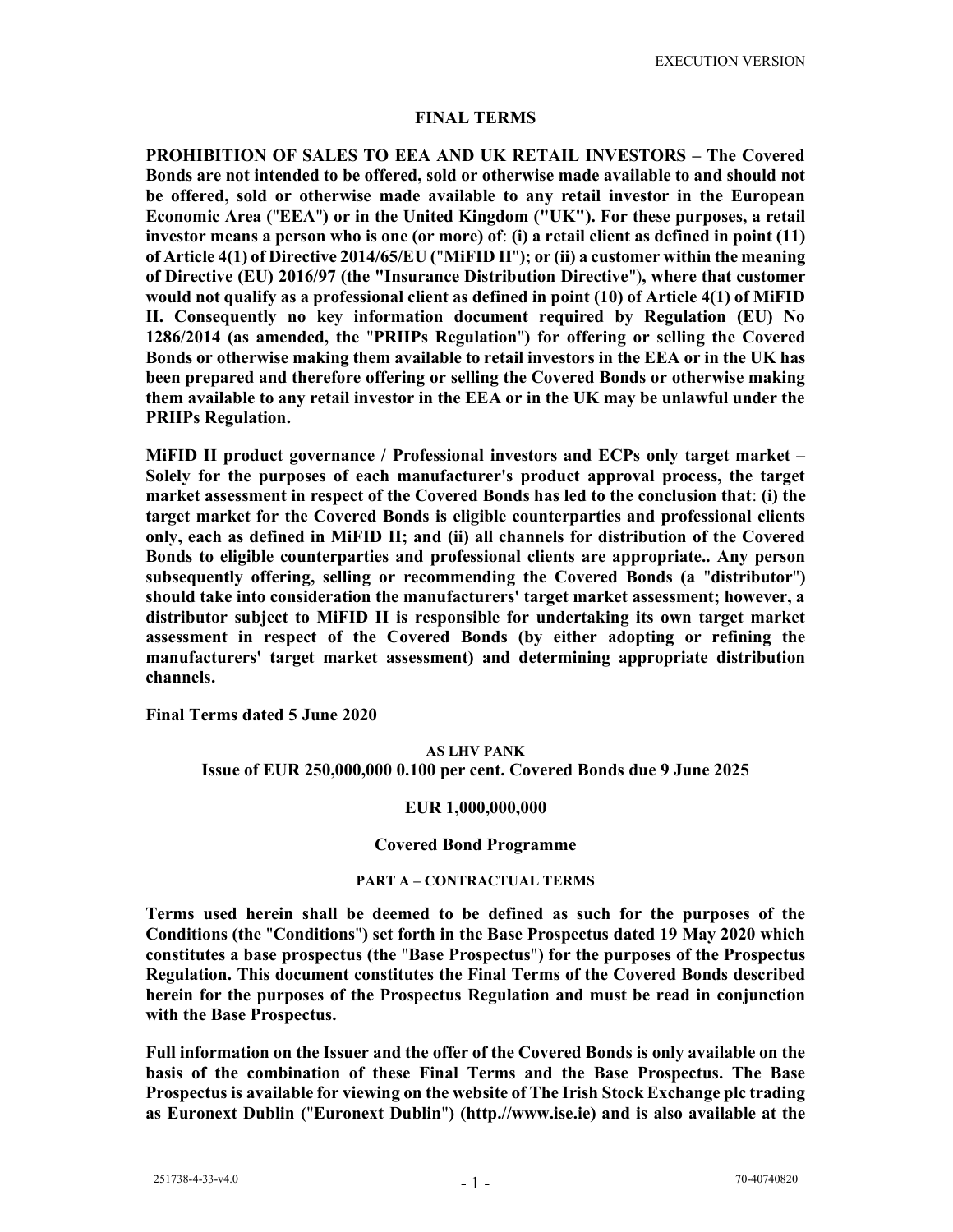## LHV Group's website https://investor.lhv.ee/en/. Copies may also be obtained from the registered office of AS LHV Pank.

The expression "Prospectus Regulation" means Regulation (EU) 2017/1129.

| 1. | (i)                                | Issuer:                                                                         | <b>AS LHV Pank</b>                                                    |
|----|------------------------------------|---------------------------------------------------------------------------------|-----------------------------------------------------------------------|
| 2. | (i)                                | Series Number:                                                                  | $\mathbf{1}$                                                          |
|    | (ii)                               | Tranche Number:                                                                 | $\mathbf{1}$                                                          |
|    | (iii)                              | Date on which the Not Applicable<br><b>Bonds</b><br>Covered<br>become fungible: |                                                                       |
| 3. | Specified<br>Currencies:           | Currency                                                                        | or Euros (" $EUR$ ")                                                  |
| 4. | Nominal<br>Aggregate<br>Amount:    |                                                                                 |                                                                       |
|    | (i)                                | Series:                                                                         | EUR 250,000,000                                                       |
|    | (ii)                               | Tranche:                                                                        | EUR 250,000,000                                                       |
| 5. | <b>Issue Price:</b>                |                                                                                 | 99.890 per cent. of the Aggregate Nominal Amount                      |
| 6. | Specified<br>(i)<br>Denominations: |                                                                                 | EUR 100,000 plus integral multiples of EUR 1,000 in<br>excess thereof |
|    | (ii)                               | <b>Calculation Amount:</b>                                                      | <b>EUR 1,000</b>                                                      |
| 7. | (i)                                | Issue Date:                                                                     | 9 June 2020                                                           |
|    | (ii)                               | Interest<br>Commencement<br>Date:                                               | <b>Issue Date</b>                                                     |
| 8. | (i)                                | <b>Maturity Date:</b>                                                           | 9 June 2025                                                           |
|    | (ii)                               | Extended<br>Maturity<br>Date:                                                   | 9 June 2026                                                           |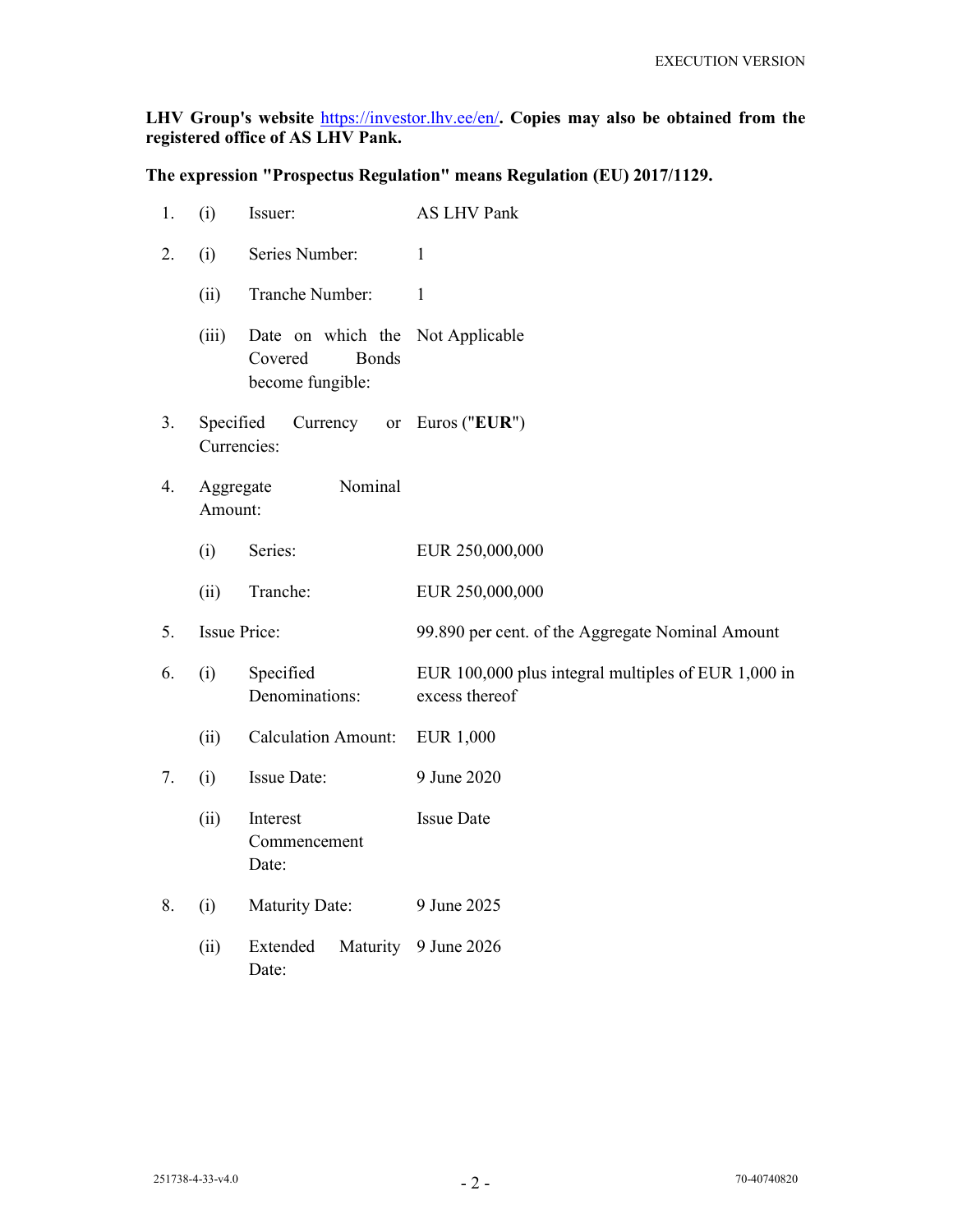| 9. | Interest Basis: | In respect of the period from (and including) the<br>Interest Commencement Date to (but excluding) the<br><b>Maturity Date:</b>      |
|----|-----------------|--------------------------------------------------------------------------------------------------------------------------------------|
|    |                 | 0.100 per cent. Fixed Rate                                                                                                           |
|    |                 | (see paragraph 14 below)                                                                                                             |
|    |                 | In respect of the period from (and including) the<br>Maturity Date to (but excluding) the Extended<br>Maturity Date (if applicable): |
|    |                 | $EURIBOR + 0.40$ per cent. Floating Rate                                                                                             |

(see paragraph 18 below)

- 10. Redemption/Payment Basis: Subject to any purchase and cancellation or early redemption, the Covered Bonds will be redeemed on the Maturity Date at 100 per cent. of their nominal amount
- 11. Change of Interest or Redemption/Payment Basis: See paragraph 18 below
- 12. Call Options: Not Applicable
- 13. Date Board approval for 29 May 2020 issuance of Covered Bonds obtained:

## PROVISIONS RELATING TO INTEREST (IF ANY) PAYABLE

- 14. Fixed Rate Covered Bond Applicable **Provisions** 
	- (i) Rate(s) of Interest: The Initial Rate of Interest is 0.100 per cent. per annum payable in arrear on each Interest Payment Date
	- (ii) Interest Payment  $Date(s)$ : 9 June annually, commencing on 9 June 2021 up to and including the Maturity Date
- (iii) Fixed Coupon EUR 1.00 per Calculation Amount Amount(s):
	- (iv) Broken Amount(s): Not Applicable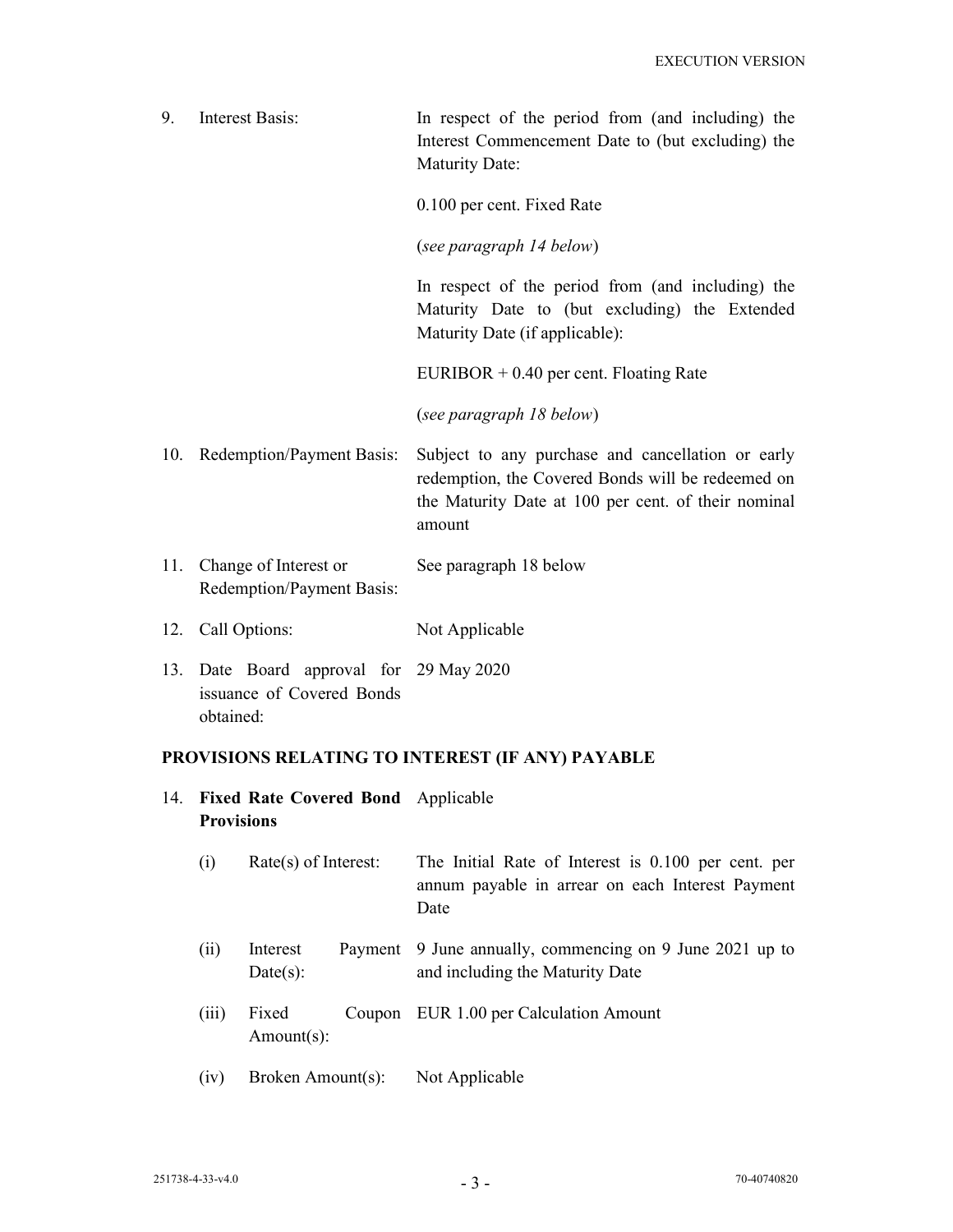- (v) Day Count Fraction: Actual/Actual (ICMA)
- (vi) Party responsible for Not Applicable calculating the amount of interest payable for any interest period following any Rate Adjustment:
- 15. Floating Rate Covered Not Applicable Bond Provisions
- 16. Zero Coupon Covered Not Applicable Bond Provisions

# PROVISIONS RELATING TO INTEREST (IF ANY) PAYABLE FROM THE MATURITY DATE TO THE EXTENDED MATURITY DATE

| 17. | <b>Provisions</b> | <b>Fixed Rate Covered Bond</b>                         | Not Applicable<br>Applicable                                                                                                                                                                                                                                    |  |  |
|-----|-------------------|--------------------------------------------------------|-----------------------------------------------------------------------------------------------------------------------------------------------------------------------------------------------------------------------------------------------------------------|--|--|
| 18. |                   | <b>Floating Rate Covered</b><br><b>Bond Provisions</b> |                                                                                                                                                                                                                                                                 |  |  |
|     | (i)               | Specified Period:                                      | From and including the Maturity Date to but excluding<br>the earlier of the Extended Maturity Date or such<br>Interest Payment Date (in the period between the<br>Maturity Date and the Extended Maturity Date) where<br>the Covered Bonds are redeemed in full |  |  |
|     | (ii)              | Specified Interest<br><b>Payment Dates:</b>            | $9th$ day of each month from and excluding the Maturity<br>Date, to and including the Extended Maturity Date.                                                                                                                                                   |  |  |
|     | (iii)             | <b>First Interest</b><br>Payment Date:                 | 9 July 2025                                                                                                                                                                                                                                                     |  |  |
|     | (iv)              | <b>Business Day</b><br>Convention:                     | Modified Following Business Day Convention                                                                                                                                                                                                                      |  |  |
|     | (v)               | <b>Additional Business</b><br>Centre(s):               | Not Applicable                                                                                                                                                                                                                                                  |  |  |
|     | (vi)              | Manner in which the<br>Rate(s) of Interest             | Screen Rate Determination                                                                                                                                                                                                                                       |  |  |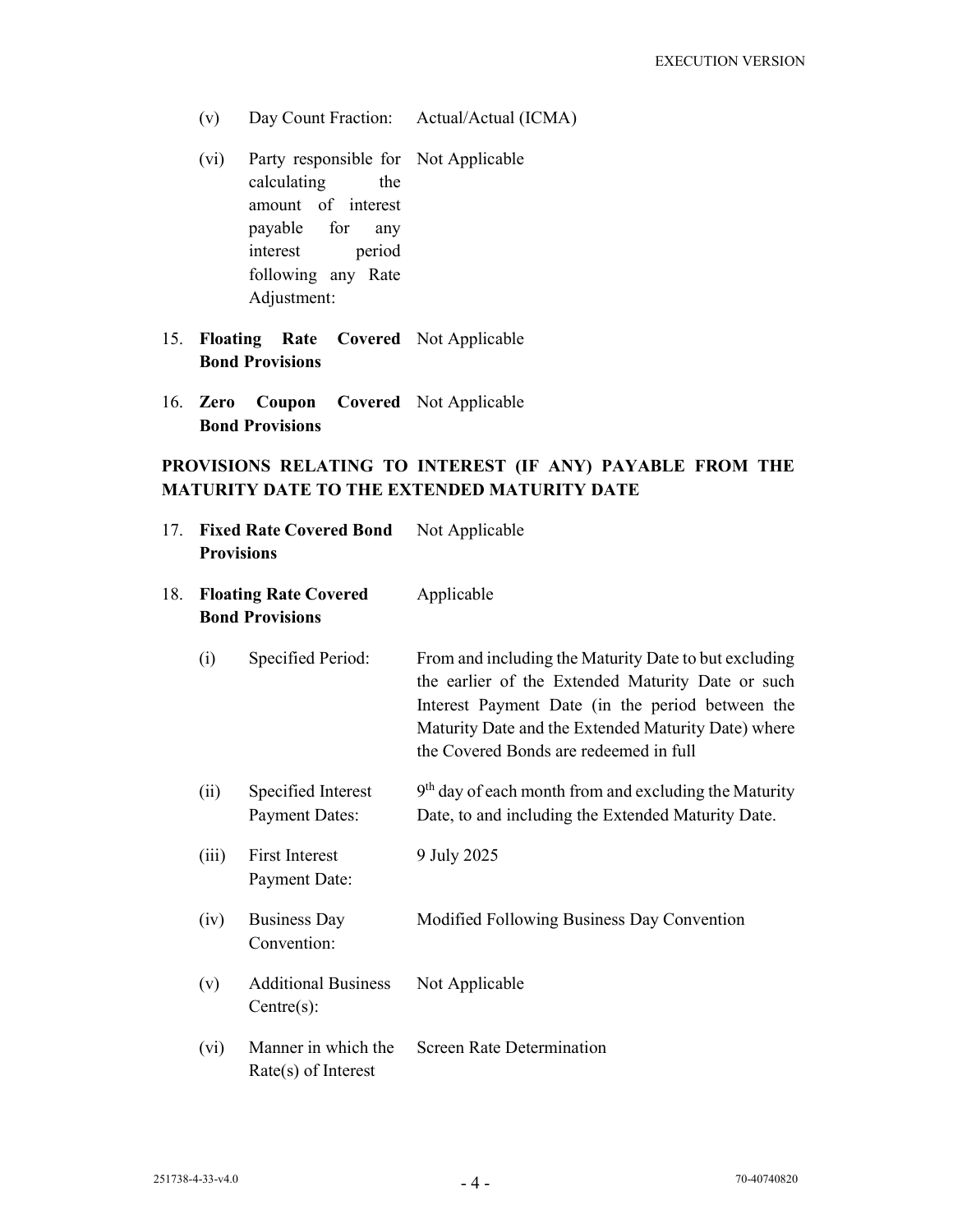is/are to be determined:

- (vii) Party responsible for calculating the Rate(s) of Interest and/or Interest Amount(s) (if not the Fiscal Agent): Not Applicable
- (viii) Screen Rate Determination:
	- Reference Rate: 1 Month EURIBOR
	- Interest Determination  $Date(s)$ : Two TARGET Business Days before the relevant Interest Payment Date
	- Relevant Screen Page: Reuters EURIBOR 01 (or any successor page thereto).
	- Relevant Time: 11:00 am (CET)
	- Relevant Financial Centre: London or Frankfurt
- (ix) ISDA Determination: Not Applicable
- (x) Linear interpolation Not Applicable
- (xi) Margin(s):  $+0.40$  per cent. per annum
- (xii) Minimum Rate of Interest: Not Applicable
- (xiii) Maximum Rate of Interest: Not Applicable
- (xiv) Day Count Fraction: Actual/360
- (xv) Party responsible for calculating the amount of interest The Fiscal Agent shall be the Calculation Agent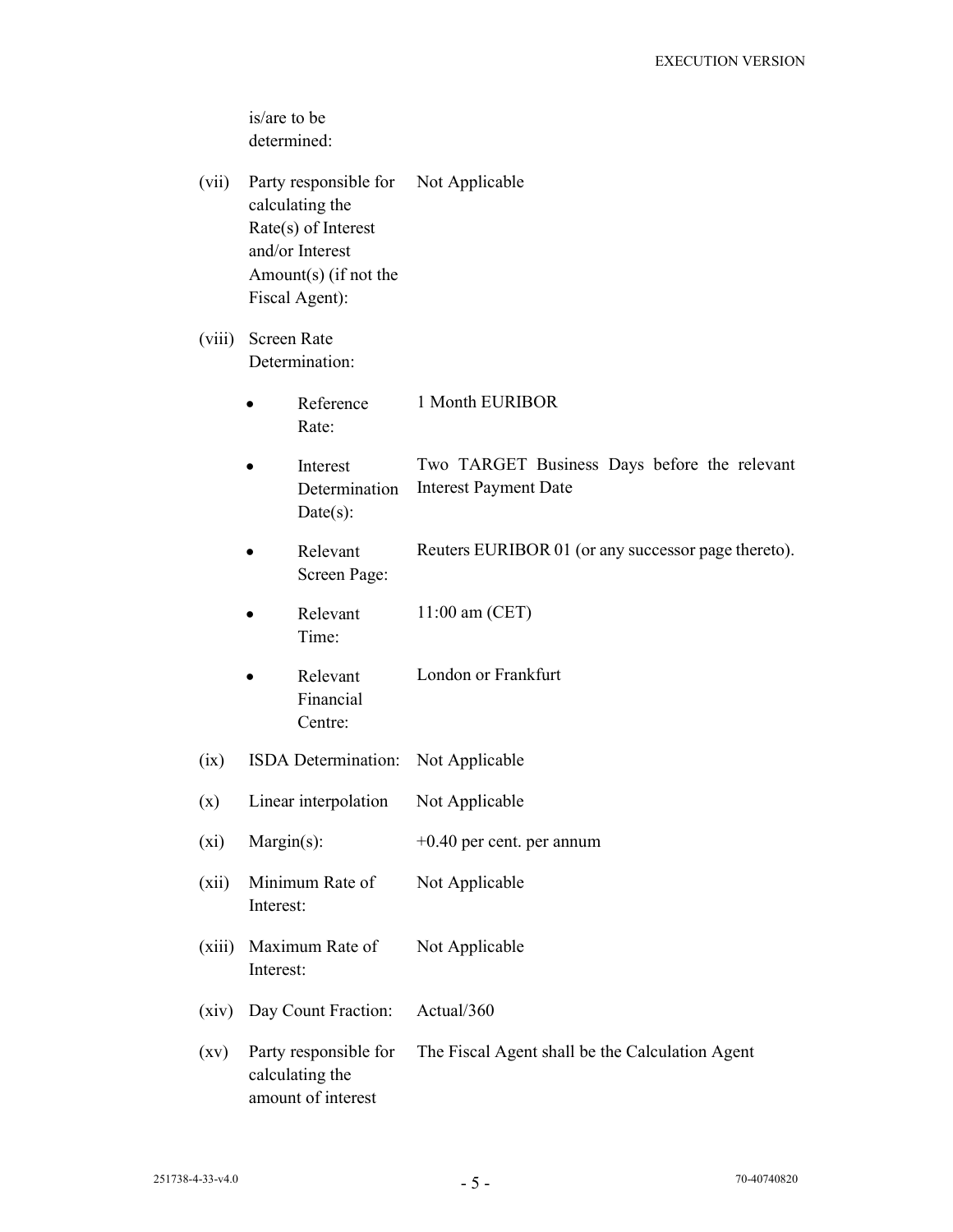payable for any interest period following any Rate Adjustment:

## PROVISIONS RELATING TO REDEMPTION

- 19. Call Option Not Applicable
- 20. Final Redemption Amount EUR 1,000 per Calculation Amount of each Covered Bond

## 21. Early Redemption Amount

 Early Redemption Not Applicable Amount(s) per Calculation Amount payable on redemption for taxation reasons or other early redemption:

## GENERAL PROVISIONS APPLICABLE TO THE COVERED BONDS

22. Form of Covered Bonds: Bearer Covered Bonds:

 Temporary Global Covered Bond exchangeable for a Permanent Global Covered Bond which is exchangeable for Definitive Covered Bonds in the limited circumstances specified in the Permanent Global Covered Bond

- 23. New Global Note / New Yes Safekeeping Structure:
- 24. Additional Centre(s) or other special provisions relating to payment dates: Financial Not Applicable
- 25. Talons for future Coupons No to be attached to Definitive Covered Bonds (and dates on which such Talons mature):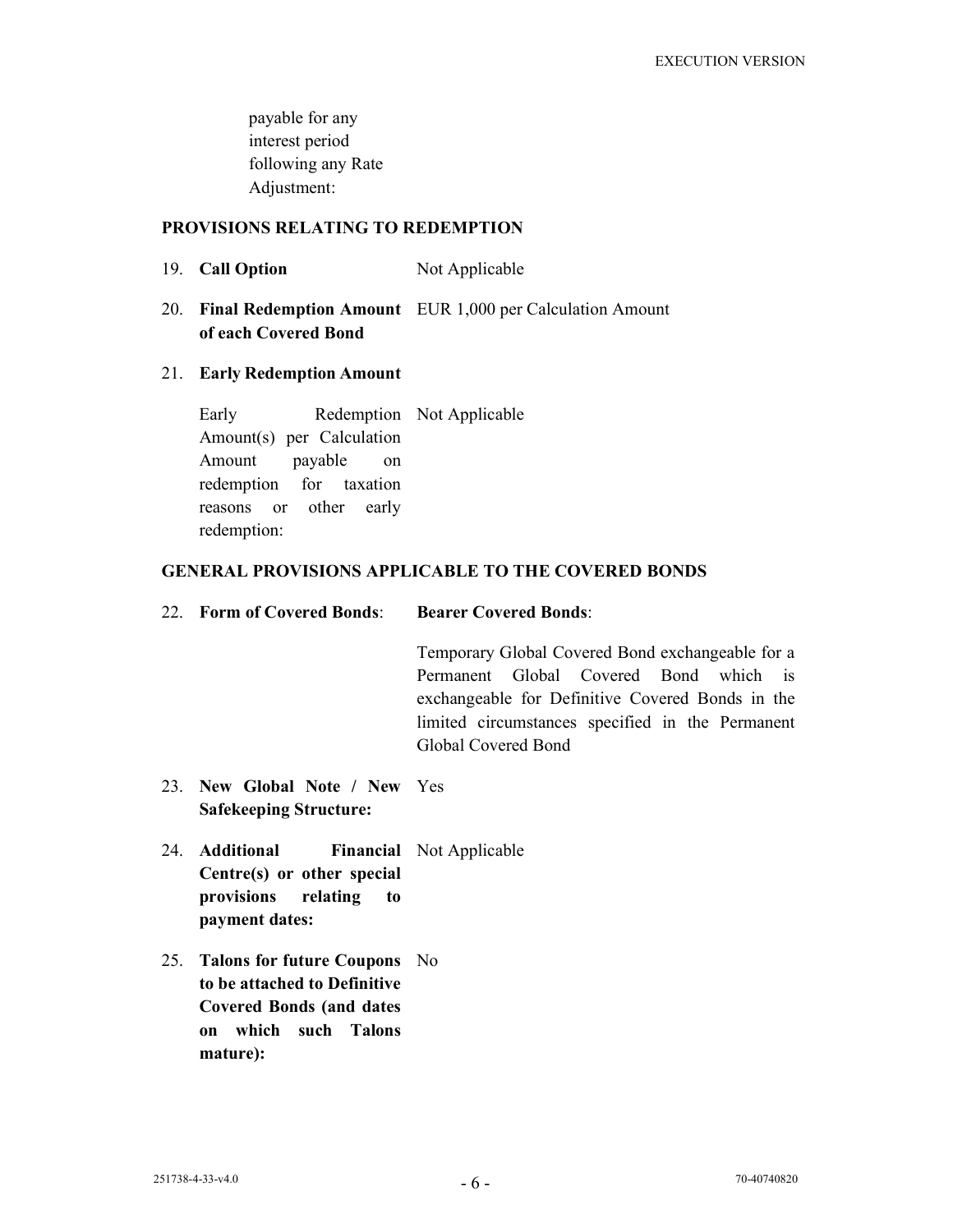#### EXECUTION VERSION

Signed on behalf of AS LHV Pank: spau By: Duly authorised ERXIKILU 

70-40740820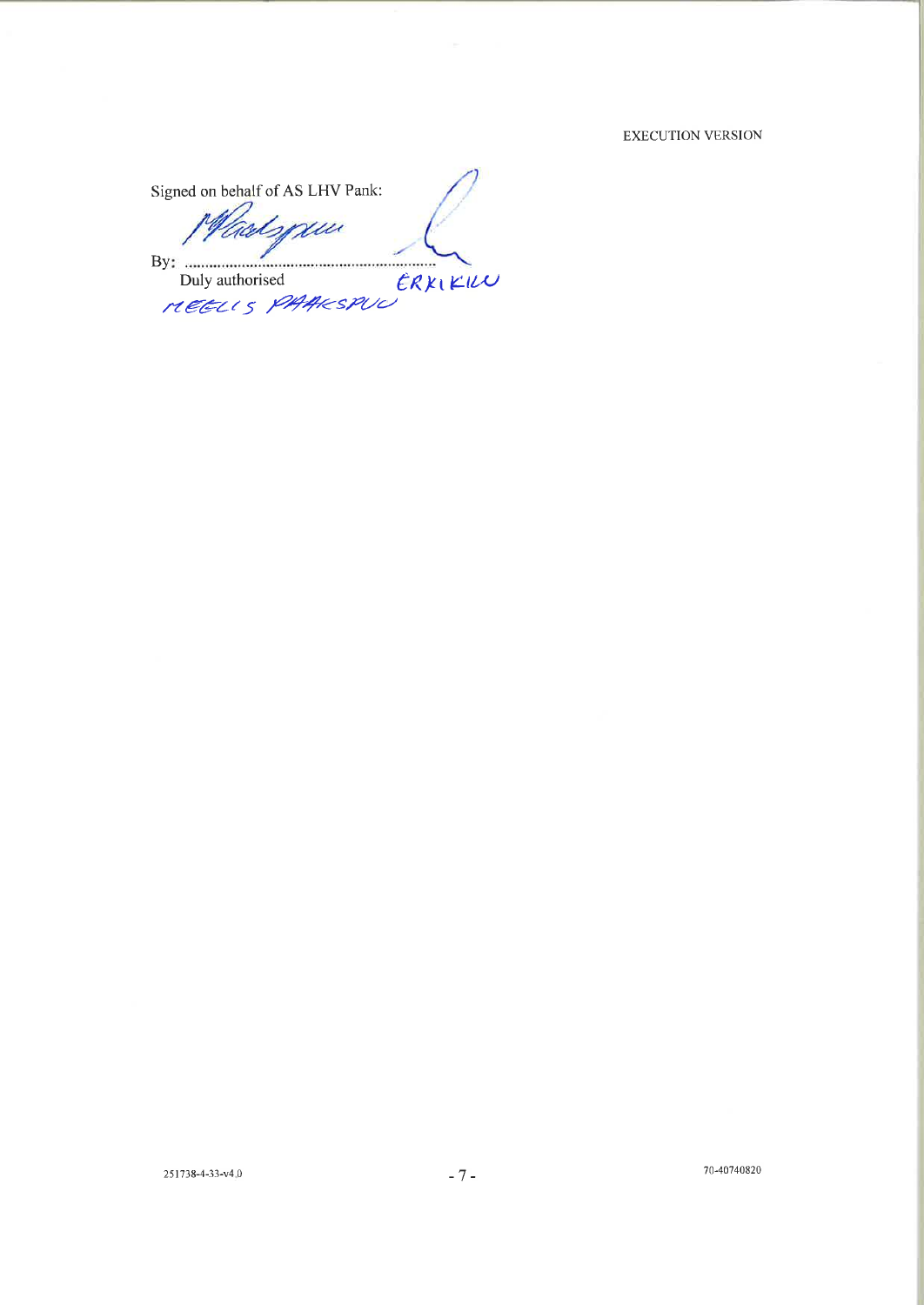#### PART B – OTHER INFORMATION

### 1. LISTING AND ADMISSION TO TRADING

- (i) Admission to Trading: Application has been made by the Issuer (or on its behalf) for the Covered Bonds to be admitted to trading on the regulated market of Euronext Dublin with effect from 9 June 2020
- $(ii)$  Estimate of expenses related to admission to trading: EUR 1,000
- 2. **RATINGS** The Covered Bonds to be issued are expected to be rated:

Ratings: Moody's Investors Service: Aa1

 Moody's Investors Service is established in the EEA and registered under Regulation (EU) No 1060/2009, as amended

# 3. INTERESTS OF NATURAL AND LEGAL PERSONS INVOLVED IN THE ISSUE/OFFER

 Save for any fees payable to the Joint Lead Managers, so far as the Issuer is aware, no person involved in the offer of the Covered Bonds has an interest material to the offer. The Joint Lead Managers and their affiliates have engaged, and may in the future engage, in investment banking and/or commercial banking transactions with, and may perform other services for, the Issuer and its affiliates in the ordinary course of business.

## 4. YIELD

Indication of yield: 0.122 per cent.

 The yield is calculated at the Issue Date on the basis of the Issue Price. It is not an indication of future yield

## 5. OPERATIONAL INFORMATION

| ISIN:        | XS2185891111                      |
|--------------|-----------------------------------|
| Common Code: | 218589111                         |
| FISN:        | LHV PANK AS/ZERO CPNEMTN 20250609 |
| CFI Code:    | <b>DAZNER</b>                     |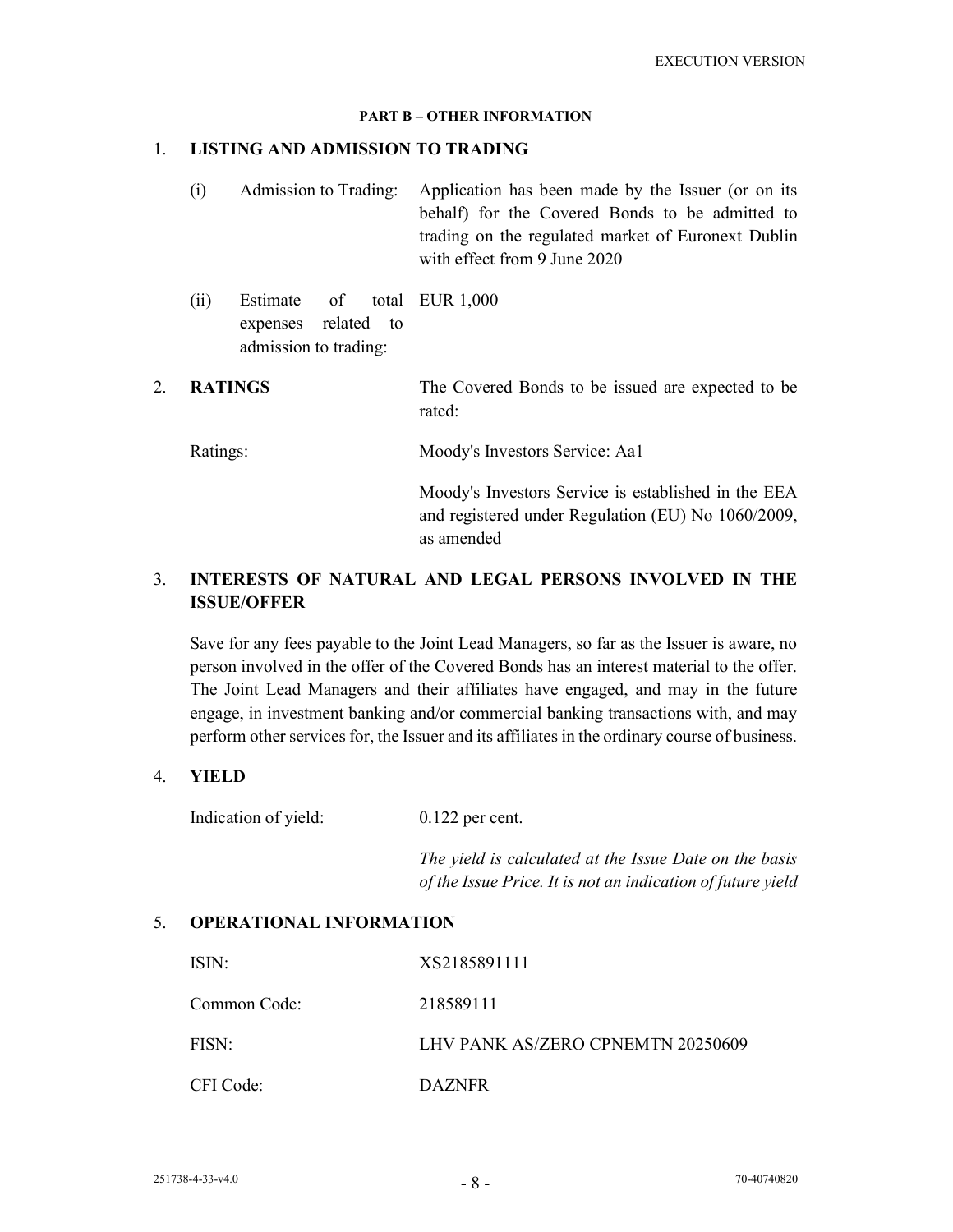| Delivery:                                  |  |  |  |  | Delivery against payment |                                                         |
|--------------------------------------------|--|--|--|--|--------------------------|---------------------------------------------------------|
| additional Paying Agent(s) (if<br>$any)$ : |  |  |  |  |                          | Names and addresses of Not-Applicable                   |
|                                            |  |  |  |  |                          | Intended to be held in a Yes. Note that the designation |

manner which would allow Eurosystem eligibility: "yes" simply means that the Covered Bonds are intended upon issue to be deposited with one of the ICSDs as common safekeeper and does not necessarily mean that the Covered Bonds will be recognised as eligible collateral for Eurosystem monetary policy and intra day credit operations by the Eurosystem either upon issue or at any or all times during their life. Such recognition will depend upon the ECB being satisfied that Eurosystem eligibility criteria have been met

## 6. DERIVATE **INSTRUMENTS**

 Derivative Instruments No applicable to issuance of Covered Bonds:

# 7. DISTRIBUTION

| (i)   | Method<br>Distribution: |                                             |  | of Syndicated                       |
|-------|-------------------------|---------------------------------------------|--|-------------------------------------|
| (ii)  | If syndicated:          |                                             |  |                                     |
|       | (A)                     | Names                                       |  | of Citigroup Global Markets Limited |
|       |                         | Dealers                                     |  | Landesbank Baden-Württemberg        |
|       |                         |                                             |  | Nordea Bank Abp                     |
|       | (B)                     | Stabilisation<br>Manager $(s)$ , if<br>any: |  | Not Applicable                      |
| (iii) | If                      | name of Dealer:                             |  | non-syndicated, Not Applicable      |